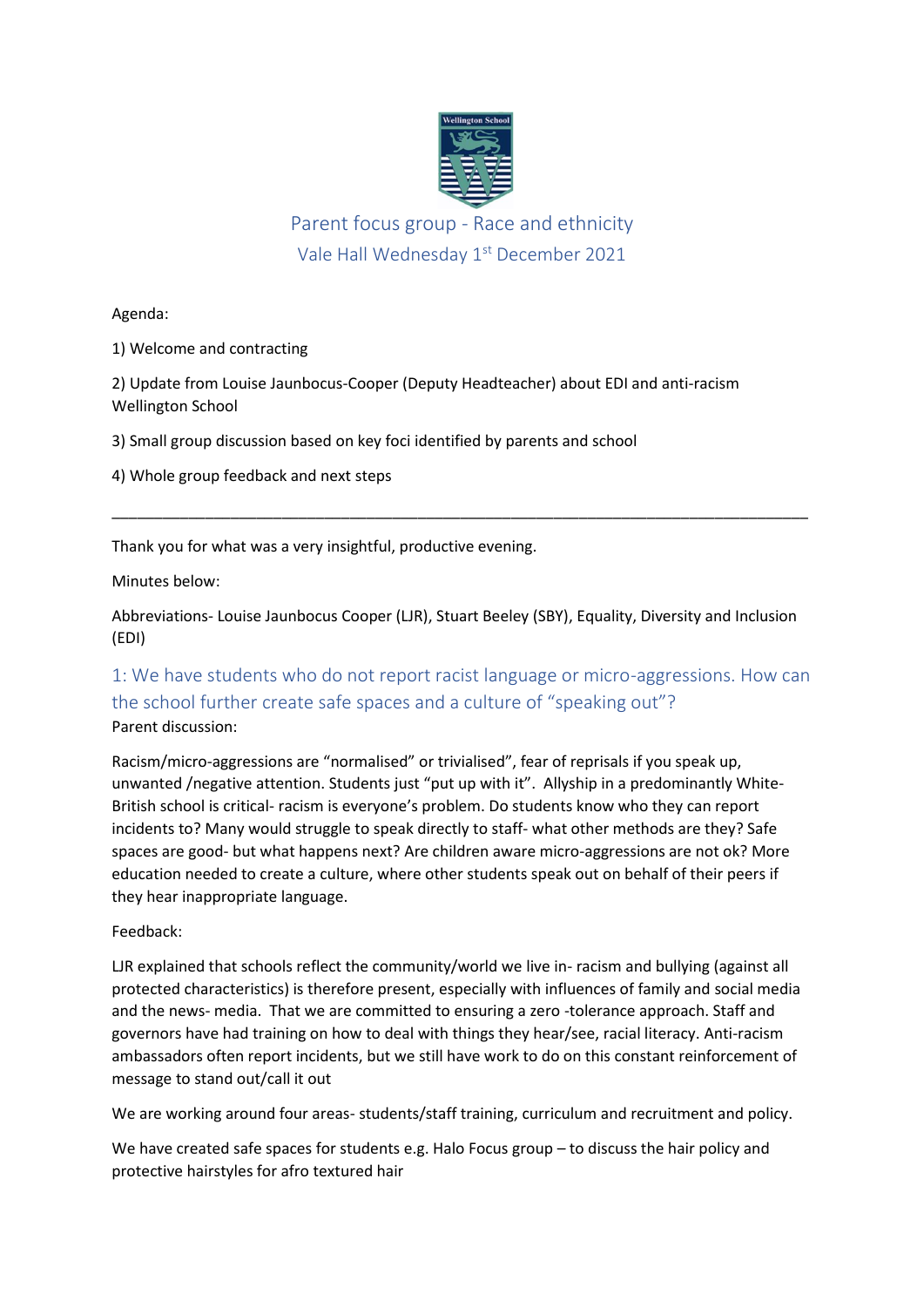Parents were keen to know if this work is carried out in isolation- how is it shared. LJR explained the Halo group delivered at the whole staff inset in September and also narrated a power point for Black History Month (face to face assemblies could not take place at the time. Parents were not aware of this- and there is nothing on website.

#### Actions:

- 1. Create a tab on new website launching in January- Equality and Diversity and keep it updated with work we are doing so parents can follow it.
- 2. January 2022, LJR to deliver assemblies across all years (7-13) and create a clear message of what zero-tolerance means- from extreme racist language to "banter", explain microaggressions, memes (specific examples welcome from group)
- 3. Promote and highlight these messages more- new website to have an Equality and Diversity tab, Electronic screens to display zero-tolerance- constant reiteration and reaffirmation
- 4. LJR to again signpost the ways students can report racism confidence boxes, Class Charts messaging, Ambassadors
- 5. 2022- set up Student Racial Equality Council- which opens up the space to all. Maintain small focus groups who have expressed their wish to have their own space.
- 6. January 2022- Year 7 and Year 12- Anti- Racism Ambassador training (Year 12 missed out due to school closure/early study leave last year)
- 7. Further staff training about this
- 8. Sharing of these minutes with all Wellington staff and governors and copy on website

2: There is a perception that we do not do enough to "punish" perpetrators of racist language. Our policy is to educate in the first instance- then sanction if there is a repeat. Is this approach the best/right one?

Parent discussion: Consensus education is critical. However, intent must always be considered- is this genuine ignorance or malicious intent? This must always be considered case-by-case and clear consequences in place. What can be done in terms of repair? Be proactive- not reactive.

#### Feedback:

SBY explained that suspensions were issued last year, but parents may not be made aware of this.

LJR explained the Prevent Duty and again the safeguarding aspect of some issues means it is hard to information share. However, communication home is key when a child has been the victim of racism and there have been occasions when parents would have liked a conversation about incidents.

LJR explained restorative conversations that take place – this can re-empower the victim

LJR explained how all racist incidents are logged regardless of "proof" (using definition of McPherson report in wake of Stephen Lawrence's murder)- this builds up patterns and where education needs to be put in.

Actions: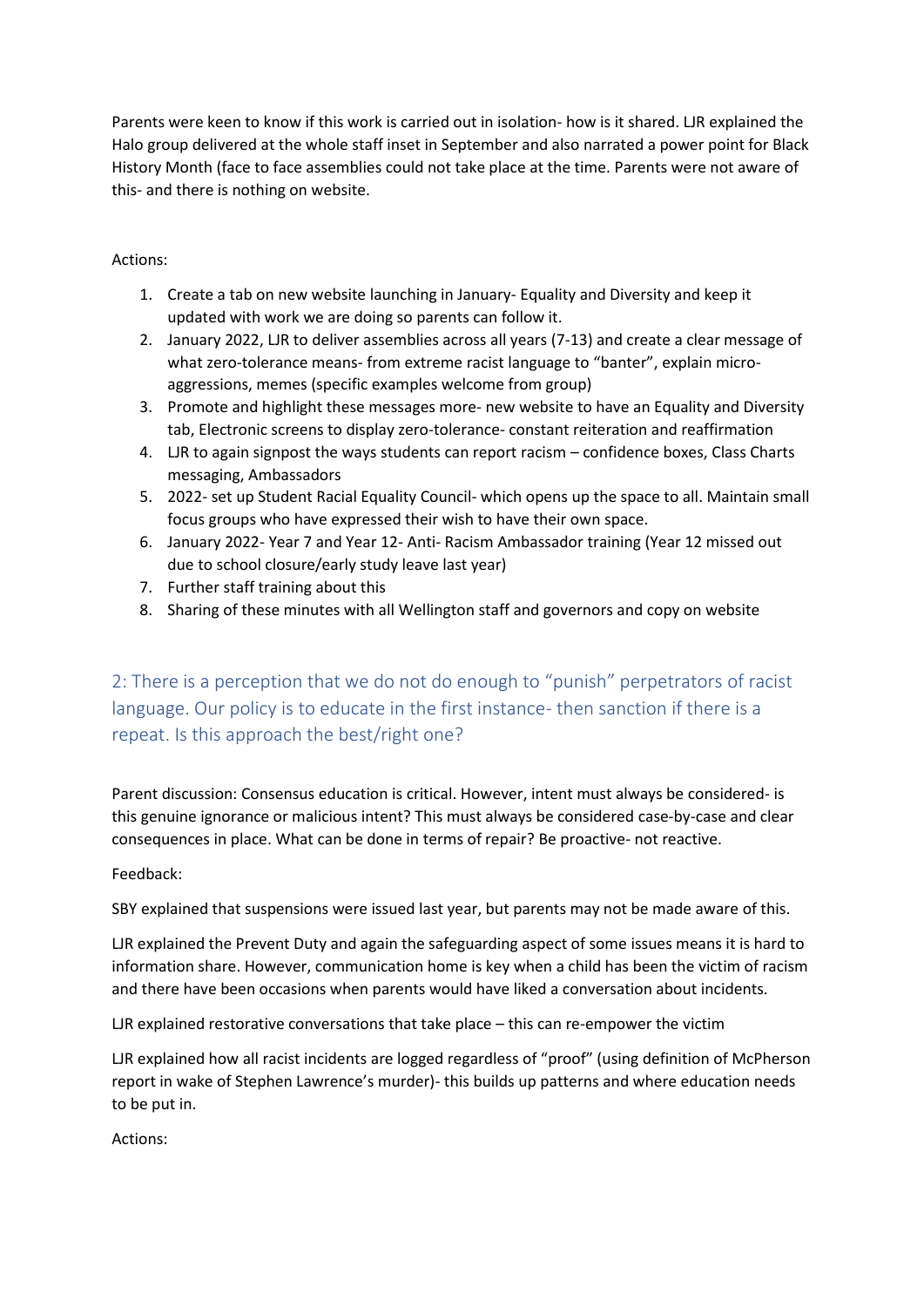- 1. Inform staff that parental contact is to be made home when the school is aware of an incident. This is built into our anti-racism policy already, but will be reiterated at next staff training – LJR
- 2. Clear flow chart about procedures- consequences built into behaviour code and shared with stakeholders
- 3. Signpost the school's procedures clearly on new website- LJR
- 4. Build anti-racism into Home-School agreement for next academic year- to be discussed at next SLT meeting

### 3: As parents what more would you like the school to do in the area of:

#### Anti-racism?

#### Parent discussion:

To explain the concept of zero-tolerance to young people. To expand work to Islamophobia, report to parents on work being done. To build diversity into everyday

Actions:

- 1. Setting up of Muslim focus group- if any of our Muslim parents would like to co-facilitate this please let LJR know
- 2. As above, better communication with parents

#### The curriculum?

Parent discussion:

Increase number of ethnically diverse books in library. Recognition of diverse leaders, starting at an early age and across all subjects. Using assemblies to educate about topical issues that can lead to prejudices due to media reporting- e.g. refugees

Feedback:

Re library- the library is one area where we have made excellent strides in diversification- also English and texts studied

LJR shared that Wellington are doing a lot of work on decolonising and diversifying the curricula Education is critical- that students see themselves in the curriculum and not just "single story narratives. (Please see separate resource- as this will be the starting point for this work)

1. LJR to feedback at next meeting the work of Decolonise and Diversify staff working party

#### Community links?

Parent discussion:

Suggestion of a "human library" where parents and members of the community come into school and talk to students about their lived experiences and the commonalities we all share, as well as celebration of difference and how that enriches everyone. Sharing community experiences- between students

Need to encourage whole community to celebrate diversity- e.g. Diwali, Eid .

Actions: